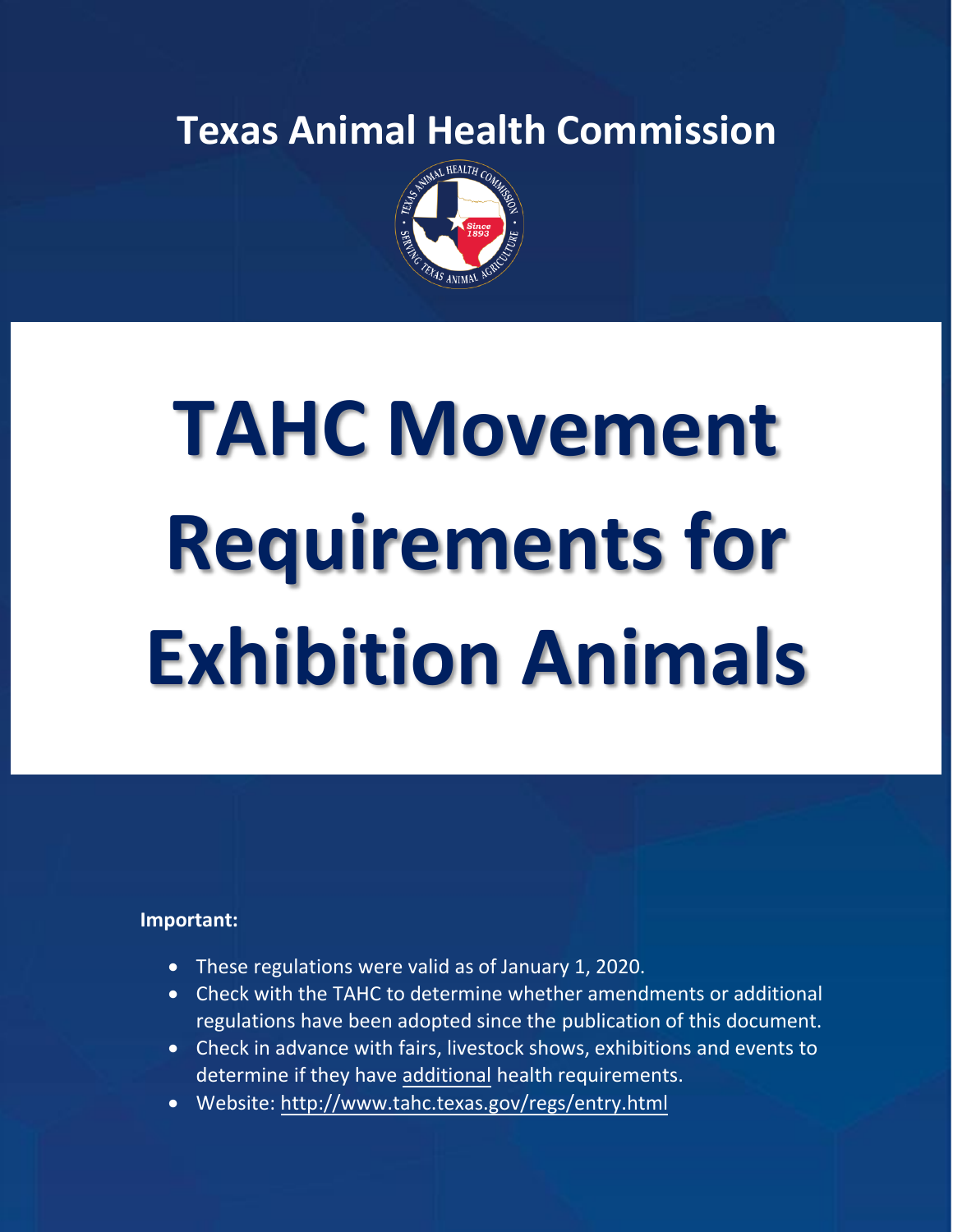#### **Definitions**

**Interstate Show:** The TAHC considers shows, fairs, or exhibitions to be *inter*state if they permit livestock and poultry from other states to enter for show or exhibition and be held or exhibited in common facilities with Texas origin livestock and poultry of the same species.

**Intrastate Show:** The TAHC considers shows, fairs or exhibitions to be *intra*state if they allow ONLY Texas animals or if they require Texas livestock and poultry of the same species to be housed and exhibited apart from livestock and poultry from out of state.

**Certificate of Veterinary Inspection (CVI):** In the past, these were usually called "health certificates". This document indicates that an accredited veterinarian inspected, tested or immunized the animals in question as required by the TAHC. Cattle, sheep, goats, equine, swine, exotic livestock and ratites coming into the state or interstate show must be accompanied by a CVI.

- Poultry may enter into the state or into livestock shows with a certificate of veterinary inspection or with other documents as described on the "Poultry" page.
- The certificate is valid for 30 days for all species being exhibited, or exhibited and sold.

**Entry Permit:** This permit is issued by the TAHC and is needed for certain classes of livestock, poultry, exotic livestock and ratites to enter Texas. The permit is valid for 15 days. *The entry permit will be recorded as a number on the certificate of veterinary inspection.*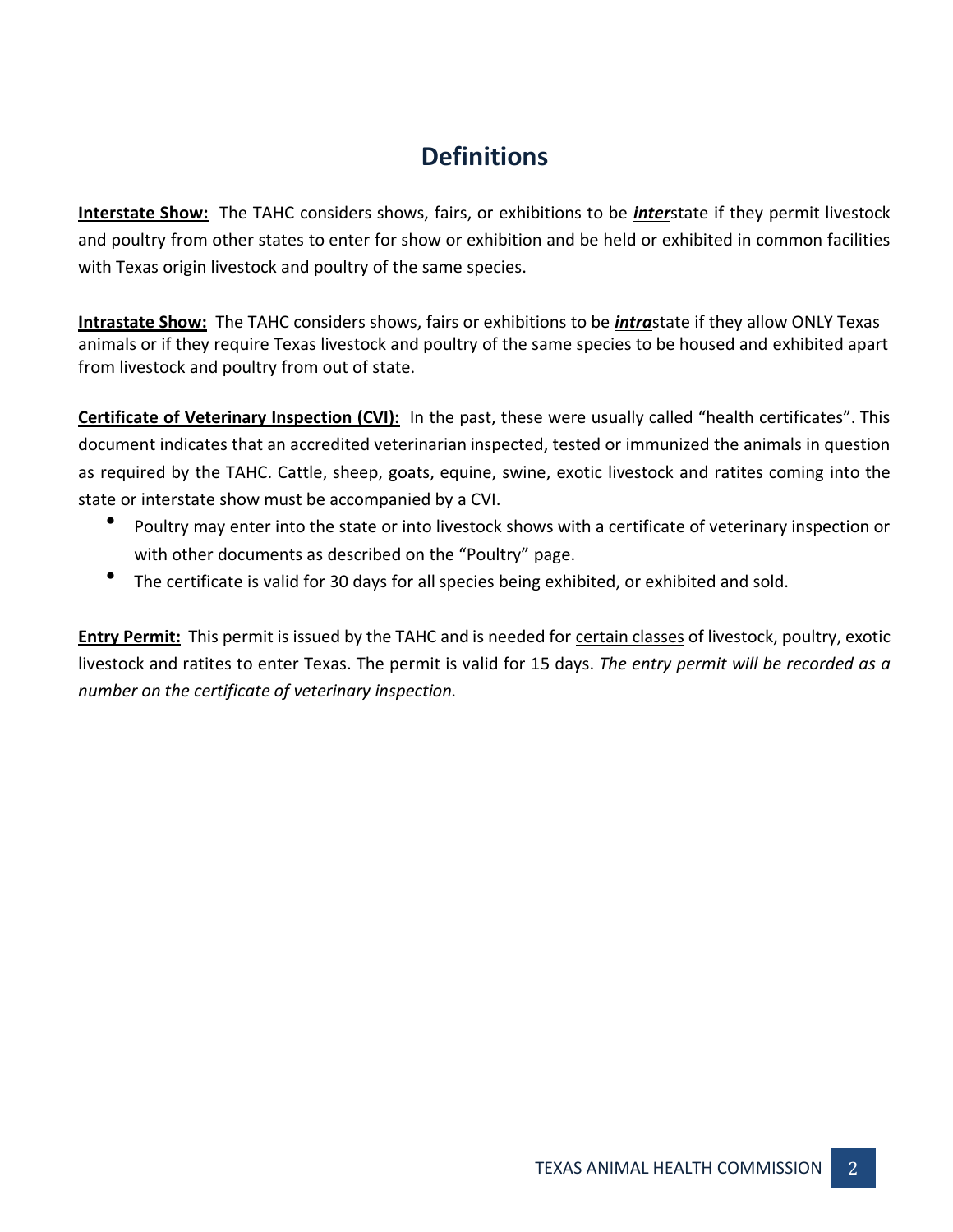|                  | <b>WEALTH COME</b> |
|------------------|--------------------|
|                  |                    |
|                  | Ma ce<br>7892      |
| <b>READANTIN</b> | ø                  |

## **Cattle**

|                              | <b>Interstate Show</b><br>(Out-of-State & Texas Animals)                                                                                                                                                                                                                                                                                    |                              | <b>Intrastate Show</b><br>(ONLY Texas Animals)                                                                                                                              |  |
|------------------------------|---------------------------------------------------------------------------------------------------------------------------------------------------------------------------------------------------------------------------------------------------------------------------------------------------------------------------------------------|------------------------------|-----------------------------------------------------------------------------------------------------------------------------------------------------------------------------|--|
| <b>General Requirements:</b> |                                                                                                                                                                                                                                                                                                                                             | <b>General Requirements:</b> |                                                                                                                                                                             |  |
|                              | 1. Certificate of Veterinary Inspection (CVI): Cattle are<br>to have a valid certificate of veterinary inspection<br>that was issued within the past 30 days, if they are to                                                                                                                                                                |                              | 1. Certificate of Veterinary Inspection (CVI): Not<br>required by the TAHC.                                                                                                 |  |
|                              | be exhibited, or originate from the DSA*.                                                                                                                                                                                                                                                                                                   | 2.                           | Trichomoniasis Test for Exhibition ONLY: Not<br>required by the TAHC.                                                                                                       |  |
|                              | 2. Trichomoniasis (Trich) Test for Exhibition ONLY: All<br>breeding bulls must be officially individually                                                                                                                                                                                                                                   | 3.                           | Trichomoniasis Test for Sale after Exhibition: Non-                                                                                                                         |  |
|                              | identified. Out-of-State bulls 12 months of age and<br>older must be tested within 60 days or be<br>accompanied by an entry permit.                                                                                                                                                                                                         |                              | virgin bulls and virgin bulls 12 months of age and<br>older must be Trich tested within 60 days prior to<br>sale.<br><b>EXCEPTION TO TRICH TEST: Breed registered bulls</b> |  |
| 3.                           | Trichomoniasis Test for Sale after Exhibition: All<br>breeding bulls must be individually identified. Non-                                                                                                                                                                                                                                  |                              | can be certified as virgin (up to 18 months of age).                                                                                                                        |  |
|                              | virgin bulls and virgin bulls 12 months of age and<br>older must be Trich tested within 60 days prior to                                                                                                                                                                                                                                    |                              | 4. Tuberculosis (TB) Test: Not required by the TAHC.                                                                                                                        |  |
|                              | sale.                                                                                                                                                                                                                                                                                                                                       | 5.                           | Brucellosis Test: Not required by the TAHC.                                                                                                                                 |  |
|                              | 4. Tuberculosis (TB) Test: All sexually intact dairy cattle,<br>2 months of age or older, must have a negative TB<br>test within 60 days prior to entry or originate from an<br>accredited free herd. Test results or accredited herd<br>number must be recorded on the certificate of<br>veterinary inspection.                            |                              |                                                                                                                                                                             |  |
|                              | All sexually intact beef cattle 18 months of age or<br>older originating from a less than free state or zone<br>status, must have a negative TB test within 60 days<br>prior to entry or originate from an accredited free<br>herd. Test results or accredited herd number must be<br>recorded on the certificate of veterinary inspection. |                              |                                                                                                                                                                             |  |
|                              | <b>EXCEPTION:</b> Cattle coming from a state with less than<br>"Free" or "Free Zone" status must contact the TAHC<br>at 1-800-550-8242 ext. 777, prior to movement.                                                                                                                                                                         |                              |                                                                                                                                                                             |  |
| 5.                           | <b>Brucellosis Test for Exhibition or Exhibition and Sale:</b><br>Cattle from Designated surveillance areas in Idaho,<br>Montana, Wyoming are required to meet testing<br>requirements.                                                                                                                                                     |                              |                                                                                                                                                                             |  |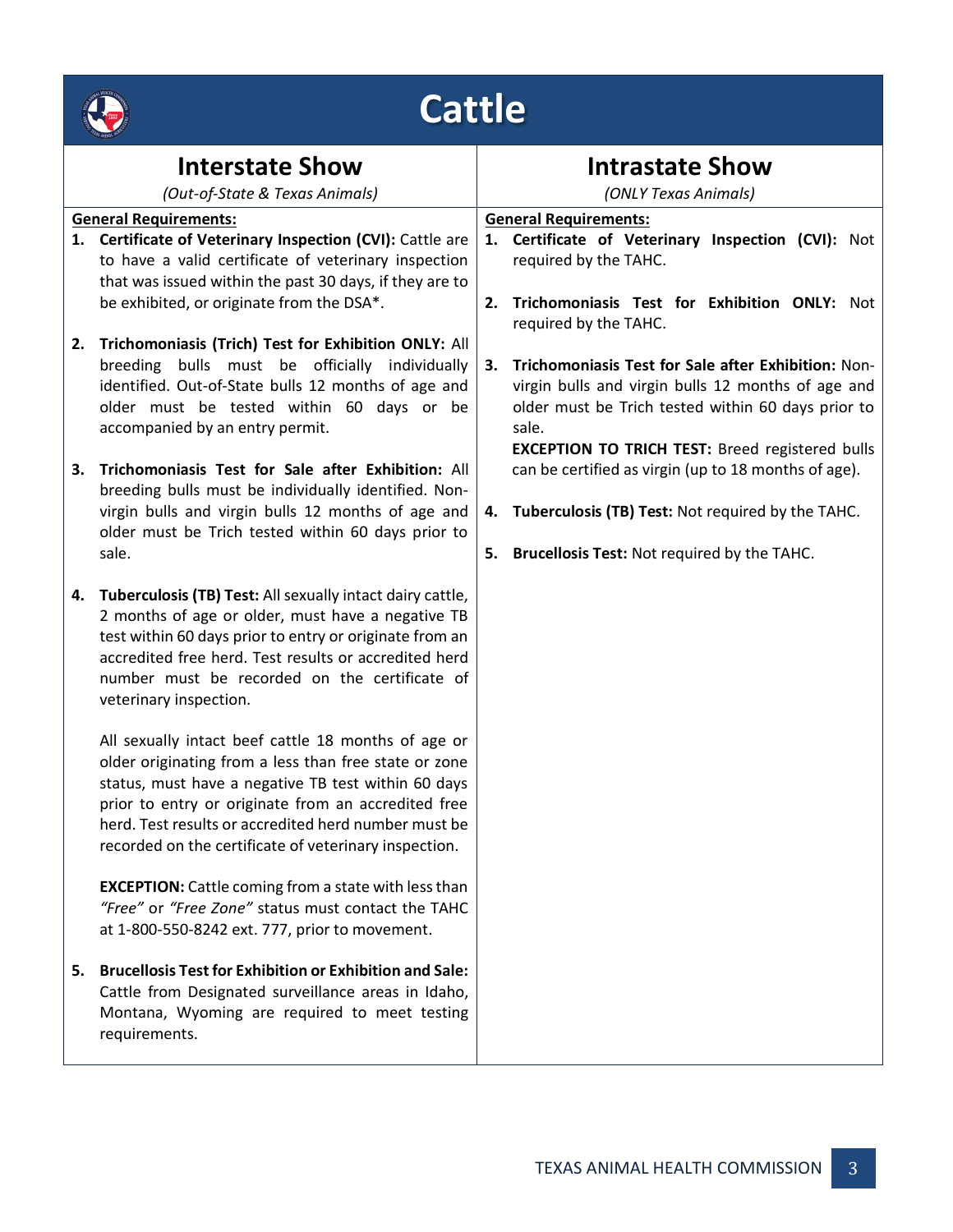| <b>REALTH COMP</b><br>Ince<br>1893 |  |
|------------------------------------|--|
| TE RUS ANDEN<br>ηĢ                 |  |

# **Equine**

| <b>Interstate Show</b>         |                                                                                                                                                                                                                                                                                                                                                                       | <b>Intrastate Show</b>       |                                                                                                                                                                                                                                                                                                                                    |  |
|--------------------------------|-----------------------------------------------------------------------------------------------------------------------------------------------------------------------------------------------------------------------------------------------------------------------------------------------------------------------------------------------------------------------|------------------------------|------------------------------------------------------------------------------------------------------------------------------------------------------------------------------------------------------------------------------------------------------------------------------------------------------------------------------------|--|
| (Out-of-State & Texas Animals) |                                                                                                                                                                                                                                                                                                                                                                       | (ONLY Texas Animals)         |                                                                                                                                                                                                                                                                                                                                    |  |
| <b>General Requirements:</b>   |                                                                                                                                                                                                                                                                                                                                                                       | <b>General Requirements:</b> |                                                                                                                                                                                                                                                                                                                                    |  |
| 1.                             | No entry permit required.                                                                                                                                                                                                                                                                                                                                             | 1.                           | No permit required.                                                                                                                                                                                                                                                                                                                |  |
|                                | 2. Certificate of Veterinary Inspection (CVI): Equine<br>from out-of-state must have a certificate of<br>veterinary inspection issued within 30 days of entry<br>into Texas if they are being exhibited, or exhibited<br>and sold.                                                                                                                                    | 2.<br>3.                     | Certificate of Veterinary Inspection (CVI): Not<br>required by the TAHC.<br>Test for Equine Infectious Anemia (EIA): Texas<br>equine must have a negative EIA test within the past                                                                                                                                                 |  |
| 3.                             | Test for Equine Infectious Anemia (EIA): Equine from<br>out-of-state must have a negative EIA test within the<br>past 12 months.                                                                                                                                                                                                                                      |                              | 12 months. The EIA test document, VS Form 10-11 is<br>sufficient proof of testing.<br>The TAHC requires the EIA test on all equine, except<br>nursing foals, under 8 months of age. If a mare and                                                                                                                                  |  |
|                                | Texas equine must have a negative EIA test within the<br>past 12 months. The EIA test document, VS Form 10-<br>11 is sufficient proof of testing.                                                                                                                                                                                                                     |                              | nursing foal are presented together, a negative test<br>for the mare is sufficient.<br>The<br><b>TAHC</b><br>accepts<br>all<br><b>USDA</b><br>approved                                                                                                                                                                             |  |
|                                | The TAHC accepts all USDA approved methods of<br>testing for EIA. One is the Agar Gel Immunodiffusion<br>test (AGID), better known as the "Coggins" test. Also<br>accepted is the Competitive Enzyme-Linked<br>Immunosorbent Assay (CELISA). Test results, date of<br>test and name of the laboratory may be recorded on<br>the certificate of veterinary inspection. |                              | methods of testing for EIA. One is the Agar Gel<br>Immunodiffusion test (AGID), better known as the<br>"Coggins" test. Also accepted is the Competitive<br>Enzyme-Linked Immunosorbent Assay (CELISA). Test<br>results, date of test and name of the laboratory may<br>be recorded on the certificate of veterinary<br>inspection. |  |
|                                | <b>EXCEPTION:</b> The TAHC requires the EIA test on all<br>equine, except nursing foals, under 8 months of age.<br>If a mare and nursing foal are presented together, a<br>negative test for the mare is sufficient.                                                                                                                                                  |                              |                                                                                                                                                                                                                                                                                                                                    |  |
|                                | <b>Equine Passport Exception:</b><br>This document allows equine to travel on a 6-month<br>passport (example of documents to follow). An EIA<br>test document issued within the past 6 months must<br>accompany the passport.                                                                                                                                         |                              |                                                                                                                                                                                                                                                                                                                                    |  |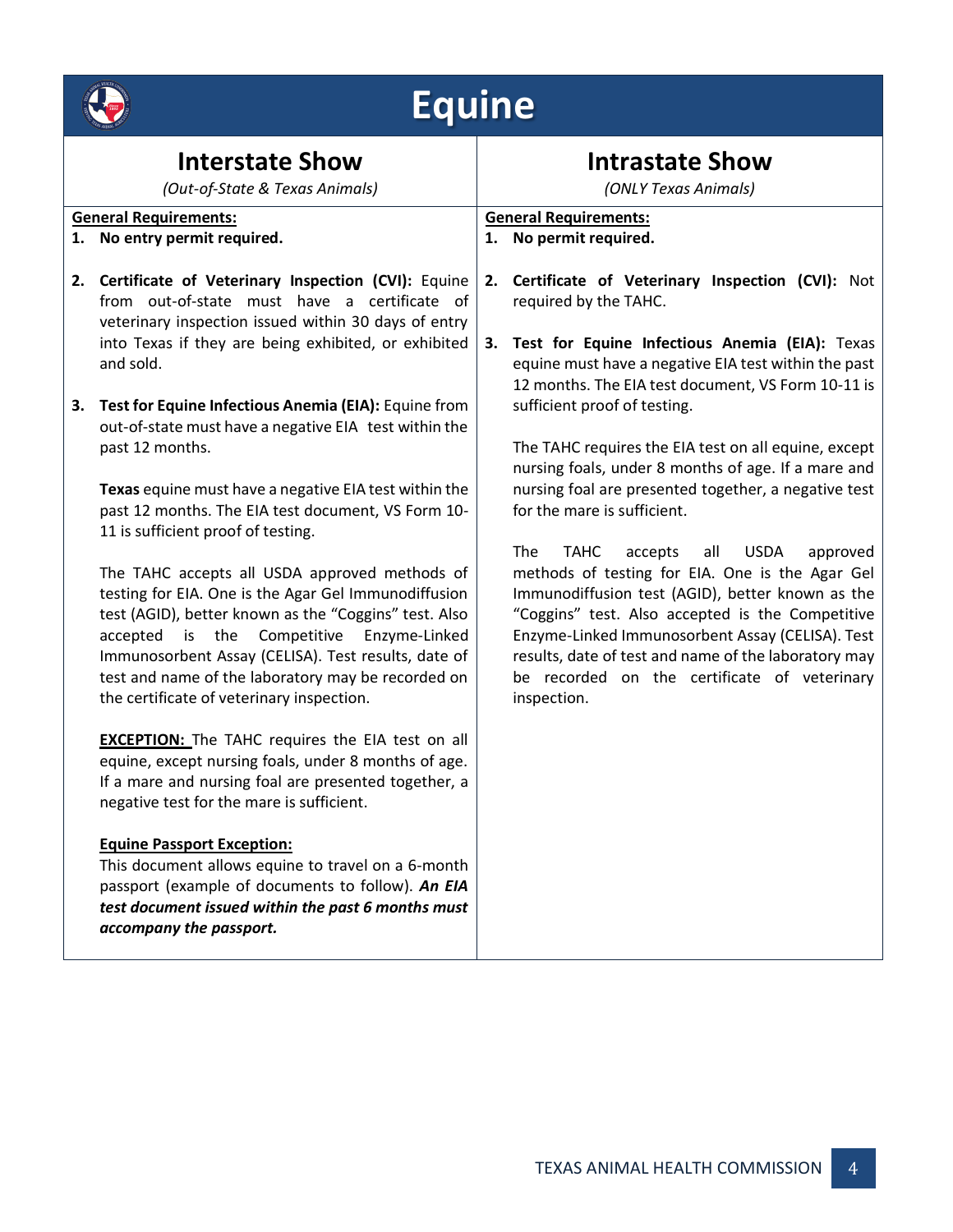

# **Sheep**

| <b>Interstate Show</b><br>(Out-of-State & Texas Animals) |                                                                                                                                                                                                                                                                                                                                                                                                                                                                                                                                                                                          | <b>Intrastate Show</b><br>(ONLY Texas Animals) |                                                                                                                                                                                                                               |
|----------------------------------------------------------|------------------------------------------------------------------------------------------------------------------------------------------------------------------------------------------------------------------------------------------------------------------------------------------------------------------------------------------------------------------------------------------------------------------------------------------------------------------------------------------------------------------------------------------------------------------------------------------|------------------------------------------------|-------------------------------------------------------------------------------------------------------------------------------------------------------------------------------------------------------------------------------|
|                                                          | <b>General Requirements:</b><br>1. No entry permit required.                                                                                                                                                                                                                                                                                                                                                                                                                                                                                                                             |                                                | <b>General Requirements:</b><br>1. No permit required.                                                                                                                                                                        |
| 2.                                                       | Certificate of Veterinary Inspection (CVI): Sheep and<br>lambs are to have a valid certificate of veterinary<br>inspection issued within 30 days, if they are to be<br>exhibited, or exhibited and sold. The certificate must<br>also state that an exam of the flock and/or premise                                                                                                                                                                                                                                                                                                     | 2.<br>3.                                       | Certificate of Veterinary Inspection (CVI): Not<br>required by the TAHC.<br>Brucella Ovis Test: Not required by the TAHC.                                                                                                     |
| 3.                                                       | shows no evidence of exposure to scrapie.<br>Brucella Ovis Test: Breeding rams 6 months of age<br>and older and from out-of-state must have a negative<br>ELISA test for the disease within 30 days prior to being<br>entered in a show, fair or exhibition, or they may<br>come from a Brucella Ovis-free flock. The test results<br>or herd number must be written on the certificate of<br>veterinary inspection.<br><b>EXCEPTION:</b> Breeding rams originating in Texas are<br>exempt from the Brucella Ovis test requirement if<br>they are held separate from out-of-state sheep. | 4.                                             | Official (Scrapie) Premise Identification: All<br>exhibition sheep must have official identification.<br><b>EXCEPTION:</b> Sheep castrated and under 18<br>months of age are not required to have official<br>identification. |
|                                                          | 4. Official (Scrapie) Premise Identification: Official<br>premise identification is required for sheep to be<br>exhibited.                                                                                                                                                                                                                                                                                                                                                                                                                                                               |                                                |                                                                                                                                                                                                                               |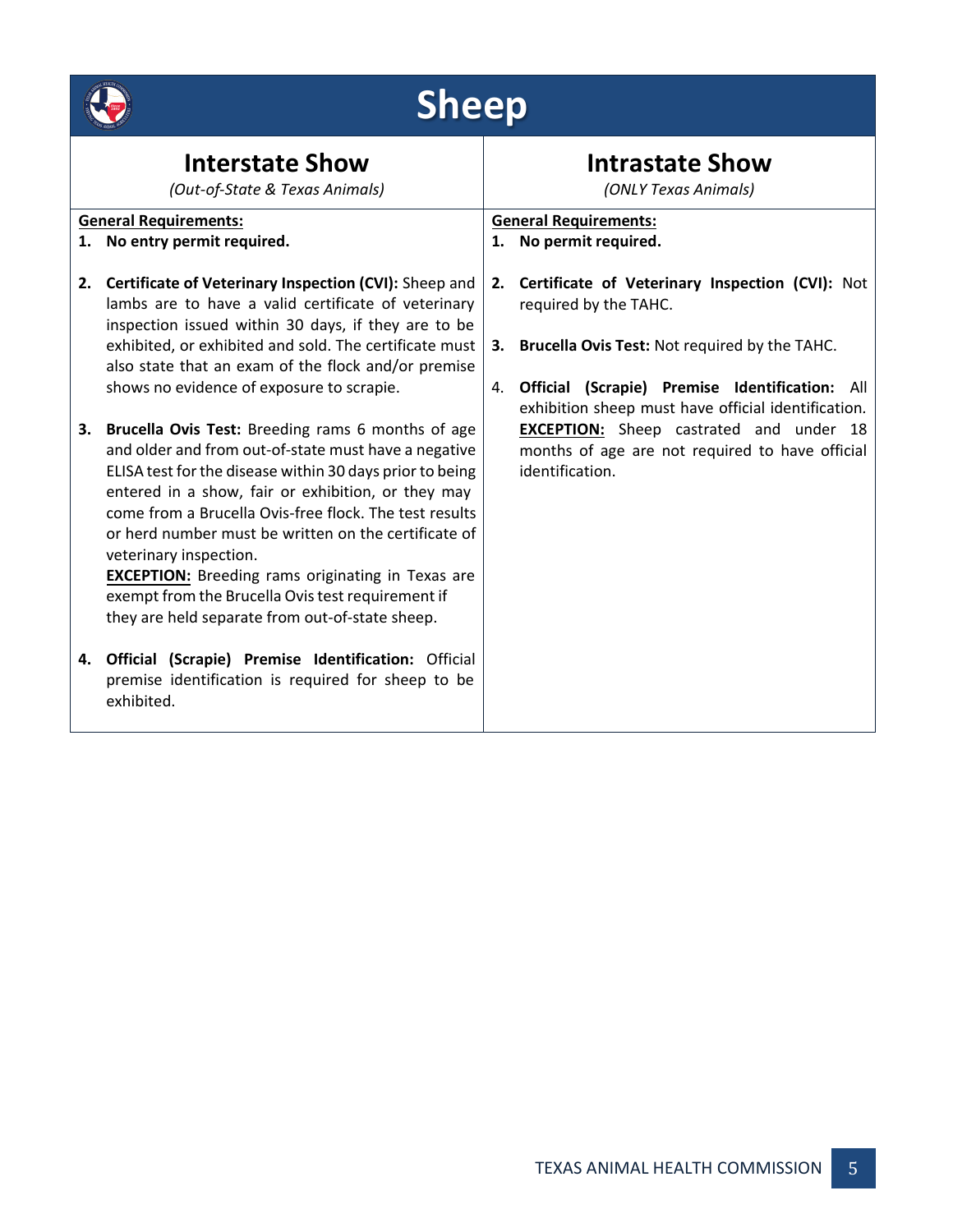|                                                          | Goats                                                                                                                                                                                                                                                                                   |                                                |                                                                                                                                                                                                                                                                                  |
|----------------------------------------------------------|-----------------------------------------------------------------------------------------------------------------------------------------------------------------------------------------------------------------------------------------------------------------------------------------|------------------------------------------------|----------------------------------------------------------------------------------------------------------------------------------------------------------------------------------------------------------------------------------------------------------------------------------|
| <b>Interstate Show</b><br>(Out-of-State & Texas Animals) |                                                                                                                                                                                                                                                                                         | <b>Intrastate Show</b><br>(ONLY Texas Animals) |                                                                                                                                                                                                                                                                                  |
|                                                          | <b>General Requirements:</b><br>1. No entry permit required.                                                                                                                                                                                                                            |                                                | <b>General Requirements:</b><br>1. No permit required.                                                                                                                                                                                                                           |
| 2.                                                       | Certificate of Veterinary Inspection (CVI): Goats are<br>to have a valid certificate of veterinary inspection<br>issued within the 30 days, if they are to be exhibited,<br>or exhibited and sold.                                                                                      | 2.<br>3.                                       | Certificate of Veterinary Inspection (CVI): Not<br>required by the TAHC.<br><b>Official (Scrapie) Premise Identification: All</b><br>exhibition goats must have official identification.                                                                                         |
| 3.                                                       | <b>Official (Scrapie) Premise Identification: Official</b><br>premise identification is required for goats to be<br>exhibited. The registration tattoo may be used in lieu<br>of the eartag if the registration papers accompany the<br>animals along with a scrapie premise ID number. |                                                | The registration tattoo may be used in lieu of the<br>eartag if the registration papers accompany the<br>animals along with a scrapie premise ID number.<br><b>EXCEPTION:</b> Goats castrated and under 18 months<br>of age are not required to have official<br>identification. |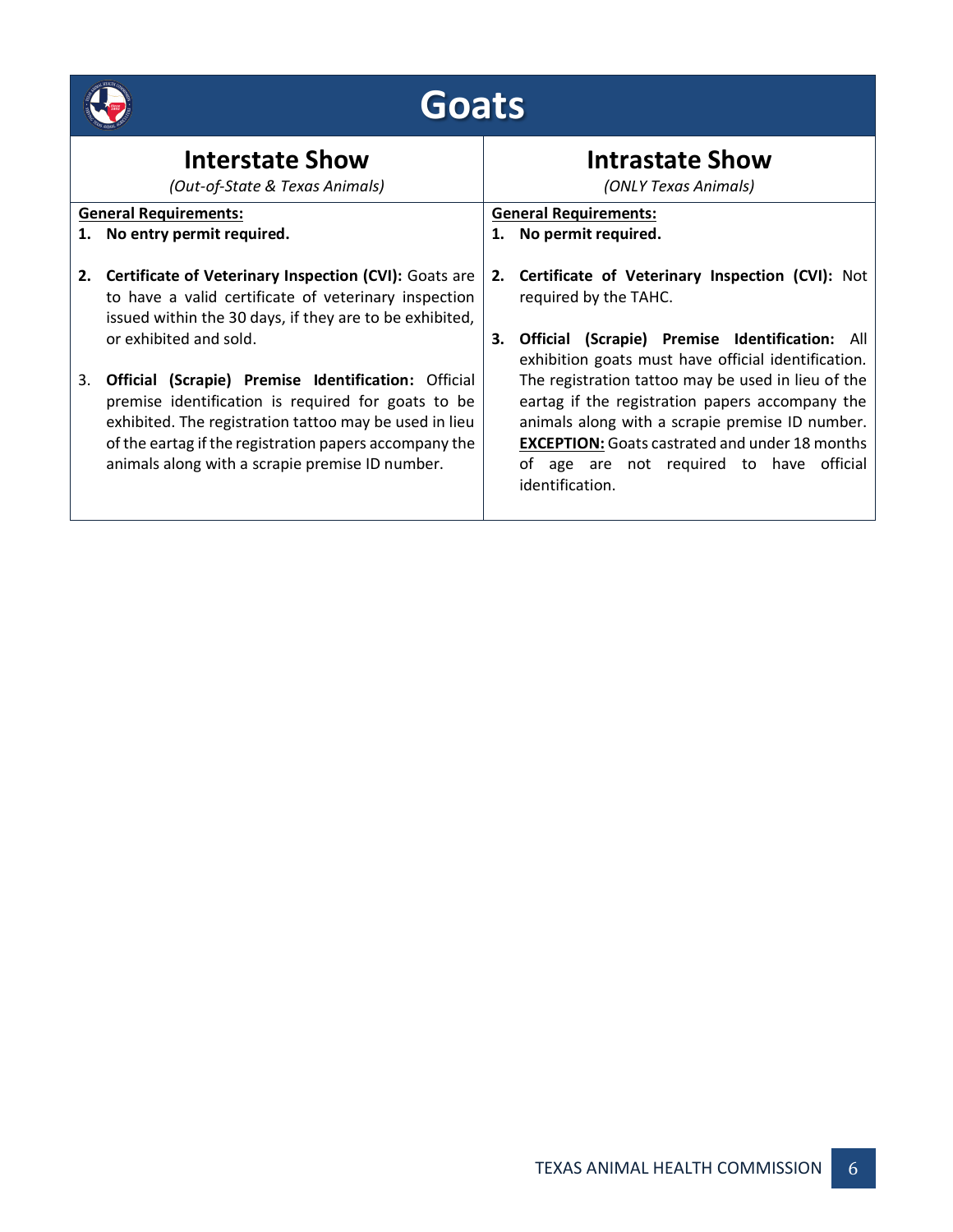|    | <b>Swine</b>                                                                                                                                                                                                                                                                                                                                                                                                                                                                                                                                                                                 |          |                                                                                                                                                                                                                                                                                                                                                                                                                                                           |
|----|----------------------------------------------------------------------------------------------------------------------------------------------------------------------------------------------------------------------------------------------------------------------------------------------------------------------------------------------------------------------------------------------------------------------------------------------------------------------------------------------------------------------------------------------------------------------------------------------|----------|-----------------------------------------------------------------------------------------------------------------------------------------------------------------------------------------------------------------------------------------------------------------------------------------------------------------------------------------------------------------------------------------------------------------------------------------------------------|
|    | <b>Interstate Show</b><br>(Out-of-State & Texas Animals)                                                                                                                                                                                                                                                                                                                                                                                                                                                                                                                                     |          | <b>Intrastate Show</b><br>(ONLY Texas Animals)                                                                                                                                                                                                                                                                                                                                                                                                            |
|    | <b>General Requirements:</b>                                                                                                                                                                                                                                                                                                                                                                                                                                                                                                                                                                 |          | <b>General Requirements:</b>                                                                                                                                                                                                                                                                                                                                                                                                                              |
|    | 1. No entry permit required.                                                                                                                                                                                                                                                                                                                                                                                                                                                                                                                                                                 |          | 1. No permit required.                                                                                                                                                                                                                                                                                                                                                                                                                                    |
|    | 2. Permanent Identification: Is required.                                                                                                                                                                                                                                                                                                                                                                                                                                                                                                                                                    |          | 2. Permanent Identification: Is required.                                                                                                                                                                                                                                                                                                                                                                                                                 |
| 3. | Certificate of Veterinary Inspection (CVI): Swine<br>must have a valid certificate of veterinary inspection<br>issued within the past 30 days.<br>Certificate must certify that:<br>A. The swine have not been fed garbage, raw<br>or cooked.<br>B. Swine have not been vaccinated for<br>pseudorabies.<br>C. Swine have not been exposed to<br>pseudorabies.<br>D. SECD statement.                                                                                                                                                                                                          | 3.<br>5. | Certificate of Veterinary Inspection: Not required<br>by the TAHC.<br>4. Tests and Vaccinations: All breeding swine shall<br>be tested negative for Pseudorabies and Swine<br>Brucellosis within 30 days prior to change of<br>ownership in Texas. Swine from herds with a<br>current disease-free status are exempt from this<br>test requirement<br><b>Terminal Shows: Texas swine in terminal shows</b><br>are exempt from all testing and vaccination |
|    | 4. Breeding Swine:<br>Pseudorabies Test: A test is required for swine 6<br>months of age or older within 30 days<br>٠<br>Brucellosis Test: A test is required for swine 6<br>months of age or older within 30 days<br>٠<br>Leptospirosis Vaccination: Breeding swine 6<br>months of age or older are to be vaccinated<br>against "lepto" within the past 30 days with the<br>vaccine containing these<br>"lepto"<br>strains:<br>Canicola, Hardjo, Icterohaemorrhagiae,<br>Grippotyphosa and Pomona.<br>Vaccination status should be recorded on the<br>certificate of veterinary inspection. |          | requirements. All swine from these shows must<br>go directly to slaughter.                                                                                                                                                                                                                                                                                                                                                                                |
|    | 5. Feeder Swine:<br>Pseudorabies Test: No test is required. All States<br>are Stage V (Free)<br>Brucellosis Test: No test is required. All States are<br>Free.<br>Leptospirosis Vaccination: No vaccination is<br>required.                                                                                                                                                                                                                                                                                                                                                                  |          |                                                                                                                                                                                                                                                                                                                                                                                                                                                           |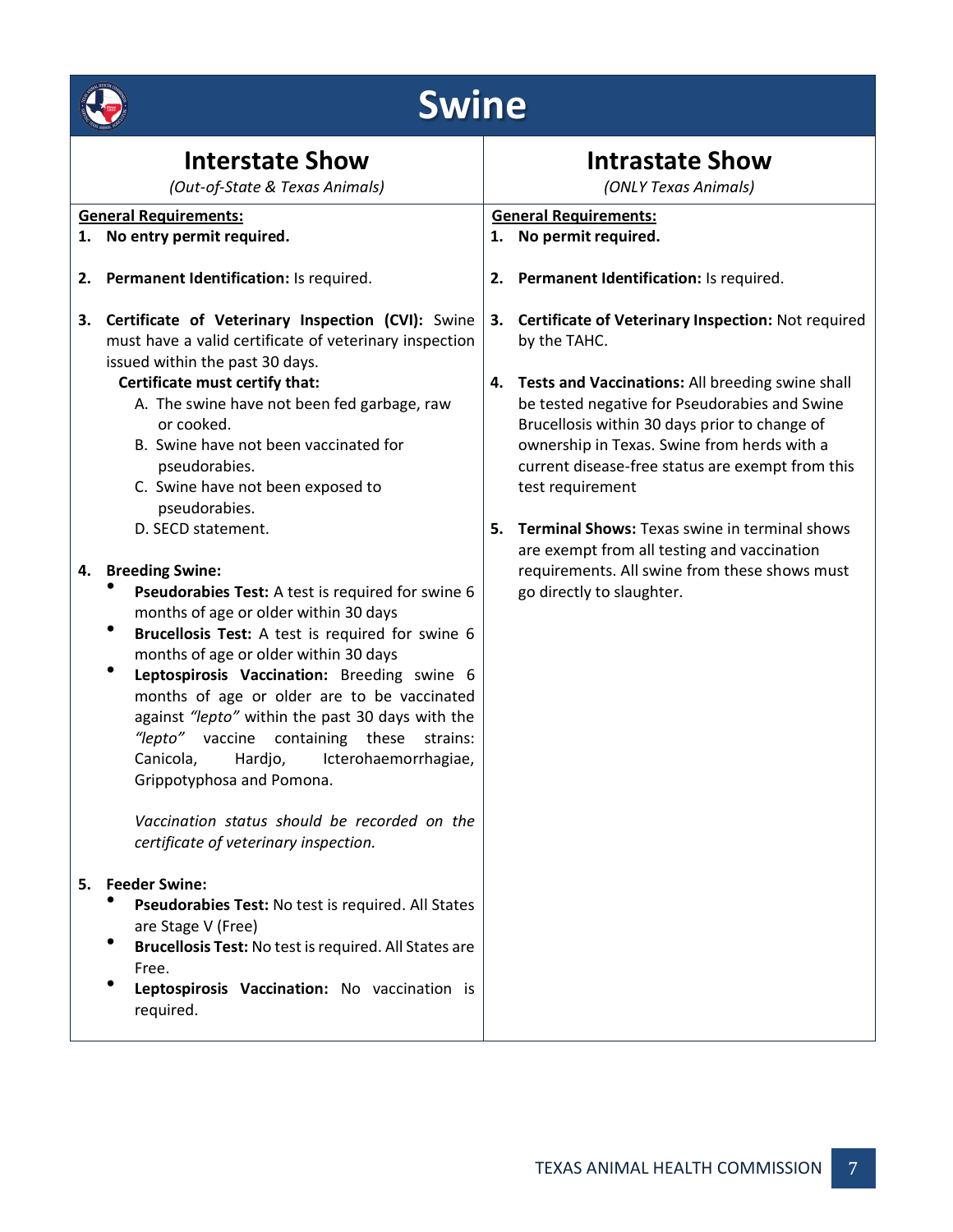

## **Poultry**

| <b>Interstate Show</b><br>(Out-of-State & Texas Animals) |                                                                                                                                                                                                                                                                                        |    | <b>Intrastate Show</b><br>(ONLY Texas Animals)                                                                 |  |  |
|----------------------------------------------------------|----------------------------------------------------------------------------------------------------------------------------------------------------------------------------------------------------------------------------------------------------------------------------------------|----|----------------------------------------------------------------------------------------------------------------|--|--|
|                                                          | <b>General Requirements:</b>                                                                                                                                                                                                                                                           |    | <b>General Requirements:</b>                                                                                   |  |  |
|                                                          | 1. Entry Permit: Poultry entering Texas to be exhibited,<br>or exhibited and sold, must have an entry permit<br>issued by the TAHC within the previous 15 days.                                                                                                                        |    | 1. Permit: Not required by the TAHC. (ONLY Texas-<br>origin poultry are accepted at <i>intrastate shows.</i> ) |  |  |
|                                                          | 2. Certificate of Veterinary Inspection (CVI): Poultry<br>must have a valid certificate of veterinary inspection                                                                                                                                                                       | 2. | Certificate of Veterinary Inspection (CVI): Not<br>required by the TAHC.                                       |  |  |
|                                                          | issued within the past 30 days if they are to be<br>exhibited, or exhibited and sold.                                                                                                                                                                                                  |    | 3. Pullorum-Typhoid<br>(PT) Test: Same<br>for<br>as<br><i>interstate shows.</i>                                |  |  |
| 3.                                                       | Pullorum-Typhoid (PT) Test: Poultry must have a<br>negative pullorum-typhoid test within 30 days or<br>originate from a flock that meets either the Texas                                                                                                                              | 4. | Laryngotracheitis (LT): Same as for interstate<br>shows.                                                       |  |  |
|                                                          | Pullorum-Typhoid Program or the National Poultry<br>Improvement Plan, prior to being shipped. Test<br>results or flock number must be recorded on the                                                                                                                                  |    | 5. Avian Influenza (AI) Test: Not required by the<br><b>TAHC</b>                                               |  |  |
|                                                          | certificate of veterinary inspection.                                                                                                                                                                                                                                                  | 6. | Terminal Shows: Must be accompanied by a<br>certificate of source which identifies the flock of                |  |  |
| 4.                                                       | Laryngotracheitis (LT): Poultry must originate from<br>areas where Laryngotracheitis has not been active in<br>the past 30 days, and poultry must not have been<br>vaccinated with the modified live chick-embryo origin<br>LT vaccine and no modified live MG-attentuated<br>vaccine. |    | origin. All poultry from these shows must go<br>directly to slaughter.                                         |  |  |
|                                                          | 5. Avian Influenza (AI): Poultry must have either a<br>negative flock or individual bird test for avian<br>influenza within 30 days prior to entry.                                                                                                                                    |    |                                                                                                                |  |  |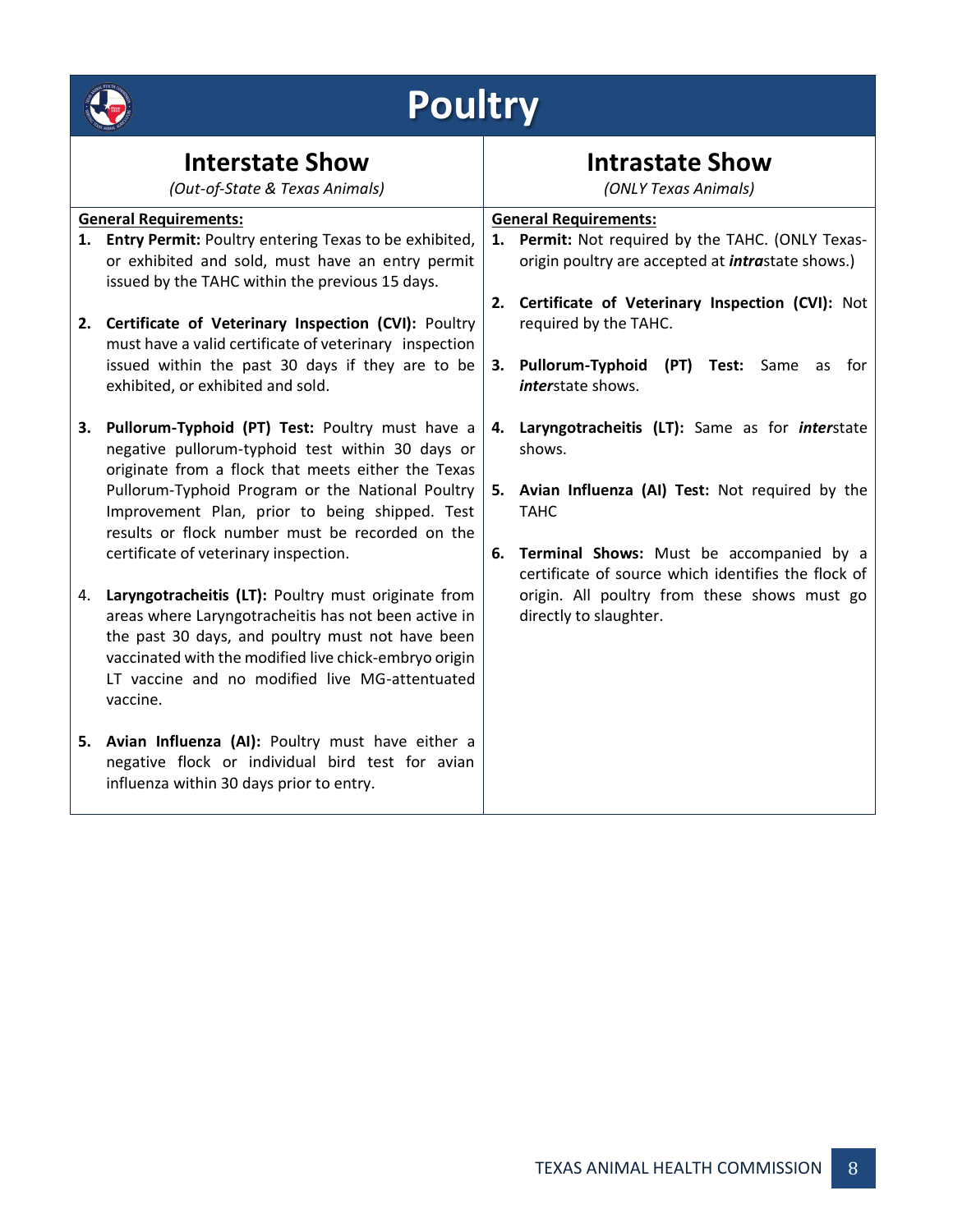

### **Exotics**

#### **Definitions**

- **Camelidae:** includes camels, llamas and alpacas.
- **Exotic Bovidae:** non-indigenous members of the family of animals which includes water buffalo, gnu (wildebeast), addax, antelope, nilgai, and others
- **Exotic Cervidae:** non-indigenous members of the family of animals such as deer, elk, moose, caribou, reindeer and sub-family musk deer.
- **Ratite:** includes ostriches, emus and rhea.
- **Exotic Livestock:** non-indigenous, single-hooved or cloven-hooved animals known as ungulates, including animals from the swine, equine, rhinoceros, elephant, deer and antelope families

| <b>Interstate Show</b><br>(Out-of-State & Texas Animals) |                                                                                                                                                                                                                                                                                                                            | <b>Intrastate Show</b><br>(ONLY Texas Animals) |                                                                                                                                                                                                                                                                                                                                 |  |
|----------------------------------------------------------|----------------------------------------------------------------------------------------------------------------------------------------------------------------------------------------------------------------------------------------------------------------------------------------------------------------------------|------------------------------------------------|---------------------------------------------------------------------------------------------------------------------------------------------------------------------------------------------------------------------------------------------------------------------------------------------------------------------------------|--|
|                                                          | <b>General Requirements:</b>                                                                                                                                                                                                                                                                                               |                                                | <b>General Requirements:</b>                                                                                                                                                                                                                                                                                                    |  |
| 1.                                                       | Entry Permit: Exotics from the definitions above,<br>must have an entry permit issued by the TAHC within<br>15 days before entering Texas for exhibition and sale.                                                                                                                                                         | 1.<br>2.                                       | Permit: Not required by the TAHC. No out-of-state<br>exotic livestock are accepted at intrastate shows.<br>Certificate of Veterinary Inspection (CVI): Not                                                                                                                                                                      |  |
|                                                          | 2. Certificate of Veterinary Inspection (CVI): Exotics<br>from the definitions above must have a valid                                                                                                                                                                                                                     |                                                | required by the TAHC.                                                                                                                                                                                                                                                                                                           |  |
|                                                          | certificate of veterinary inspection issued within the<br>past 30 days for exhibition, or exhibition and sale.                                                                                                                                                                                                             | 3.                                             | <b>Exotic Swine Brucellosis and Pseudorabies Test:</b><br>Not required by the TAHC.                                                                                                                                                                                                                                             |  |
|                                                          | 3. Cervidae: More stringent entry requirements have<br>been developed and adopted for species susceptible<br>to chronic wasting disease (CWD). These include<br>black-tailed deer, reindeer, elk, elk hybrids, red deer<br>and Sika deer. Contact the TAHC Central Office at 1-<br>800-550-8242 for specific requirements. | 4.                                             | Ratites<br>- Veterinary<br><b>Responsibility:</b><br><b>The</b><br>veterinarian must also declare the ratite is free of<br>external parasites and has no clinical evidence of<br>contagious or communicable diseases, and to the<br>veterinarian's knowledge, have not been exposed<br>to a contagious or communicable disease. |  |
|                                                          | White-tailed deer and mule deer are not considered<br>to be exotic to Texas. White-tailed deer and mule<br>deer are prohibited from entry into Texas at this time<br>by the Texas Parks and Wildlife Department (TPWD).                                                                                                    |                                                | 5. Tuberculosis (TB) Test: Texas origin and out-of-<br>state cervidae are dependent on the type of herd<br>from which the cervidae originated.<br>Cervidae entering require two tuberculosis tests                                                                                                                              |  |
|                                                          | 4. Exotic Bovidae: Exotic bovidae must have a negative<br>test for brucellosis within the past 30 days and a<br>negative TB test within 60 days prior to exhibition.                                                                                                                                                       |                                                | which were conducted no less than 90 days apart;<br>the second test was conducted within 90 days<br>prior to date of movement; and that the animals<br>were isolated from all other members of the herd                                                                                                                         |  |
| 5.                                                       | Camelidae: No test required by the TAHC.                                                                                                                                                                                                                                                                                   |                                                | during the testing period; or,<br>Originate from an accredited free herd;                                                                                                                                                                                                                                                       |  |
|                                                          | 6. Exotic Cervidae: See TB test requirement:                                                                                                                                                                                                                                                                               |                                                | or;                                                                                                                                                                                                                                                                                                                             |  |
|                                                          | List continued on next page.                                                                                                                                                                                                                                                                                               |                                                | List continued on next page.                                                                                                                                                                                                                                                                                                    |  |